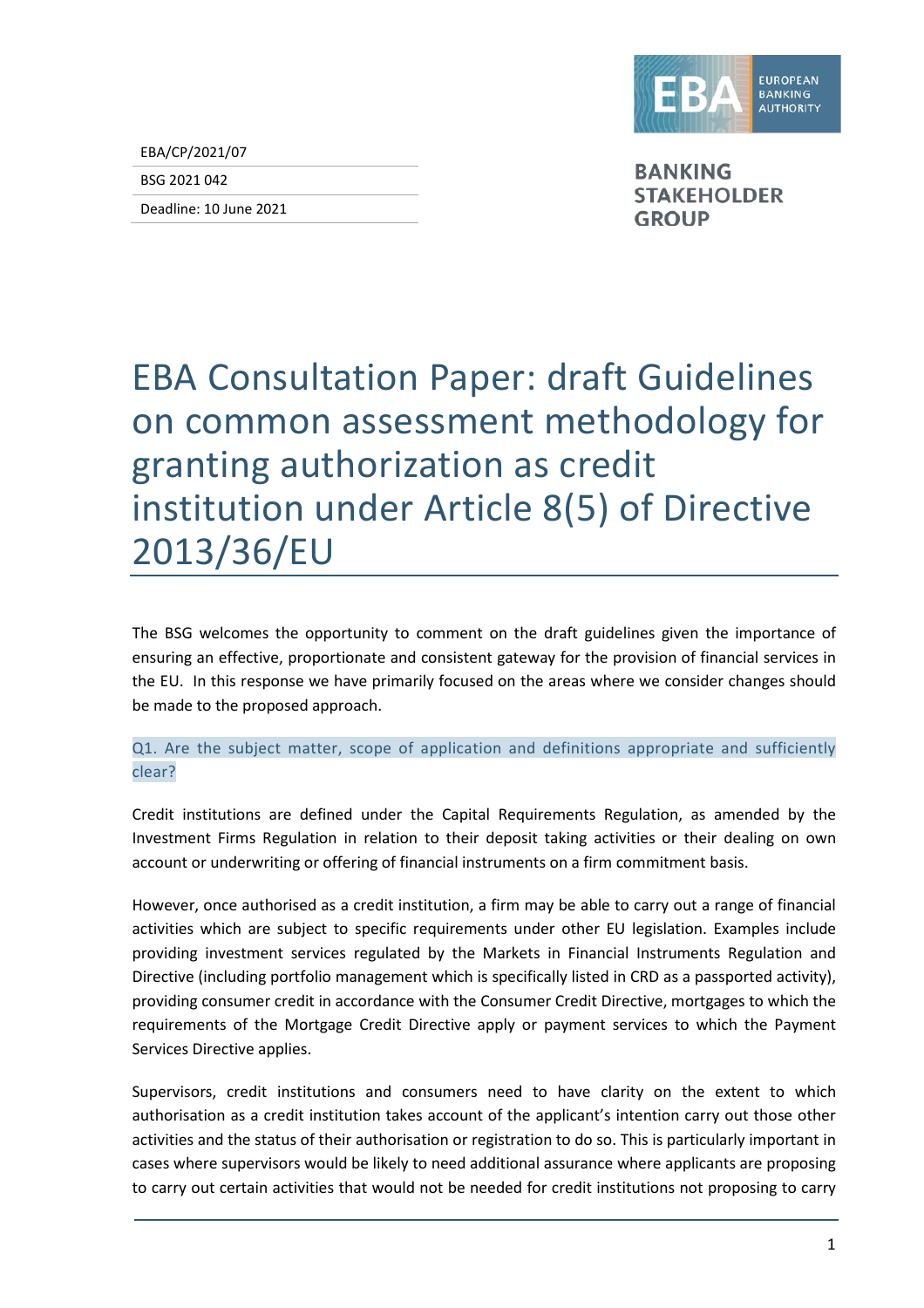out such activities (for example, in relation to surveillance for market abuse on a credit institution operating an MTF or OTF).

It would therefore be helpful if the guidelines could clarify the interaction between these requirements in the section on subject matter and scope and, where necessary, ensure that these elements are incorporated in the final RTS and ITS on information needed by competent authorities to assess applications for authorization.

A related point is that some activities are regulated for reasons which are not primarily or only prudential, such as market integrity or consumer protection. Examples would include the provision of portfolio management to clients, the operation of an MTF or OTF, the provision of mortgage or other credit to consumers or the provision of payment services to consumers. Where institutions plan to undertake these activities, competent authorities need to be able to consider the related risks before making decisions on authorisations. In some cases, the risk may not be material and, where they are, it may be possible to address them through limitations at the point of authorisation and subsequent ongoing supervision. However, competent authorities also need to be able to refuse authorisation in those cases where such an approach is insufficient to address the risks. In several places, the drafting of the guidelines appears to be too narrow to allow this to happen. Paragraph 16 is key: we make proposals to broaden paragraph 16 in response to Q3 below, and also paragraph 76 in response to question 6.

In relation to the perimeter guidance in paragraphs 45-56 we would suggest that if it has not already done so EBA checks whether the guidance is compatible with Islamic finance business models.

Referring to the ECB`s Guide on Authorisation, the BSG suggests adding that the authorisation process, starting from the national competent authorities' acknowledgement of receipt of the application should not exceed 12 months, including any suspension periods. Otherwise, yes the subject matter, scope and definitions are appropriate and sufficiently clear.

Q2. The GL clarify that competent authorities should co-operate with AML supervisors when granting the authorization. They also expressly specify that ML/TF risk is part of the risks to be assessed by the competent authorities, and expressly refer to ML/TF throughout the text. Are these references sufficiently clear?

The explicit inclusion of AML/TF risks is welcome in providing certainty for all parties about their relevance to the authorization process. We support the references included in the draft. We propose the following additional points to ensure the necessary clarity is provided:

Paragraph 18: as this paragraph is setting out factors which inform the proportionality of the assessment we suggest that it would be beneficial to also add a new point referring to "the AML/TF risks inherent in the business activities the specific credit institution plans to carry out and the AML/TF risk profile of the jurisdictions in which it intends to offer services"

Paragraph 68: we would suggest that it is useful to make an explicit connection between the extent of the inherent risk in the credit institution's planned activities, and the assessment of whether controls are sufficient and appropriate to manage the level of risk: "The level of inherent risk in the activities the specific applicant plans to undertake should inform competent authorities' judgement on the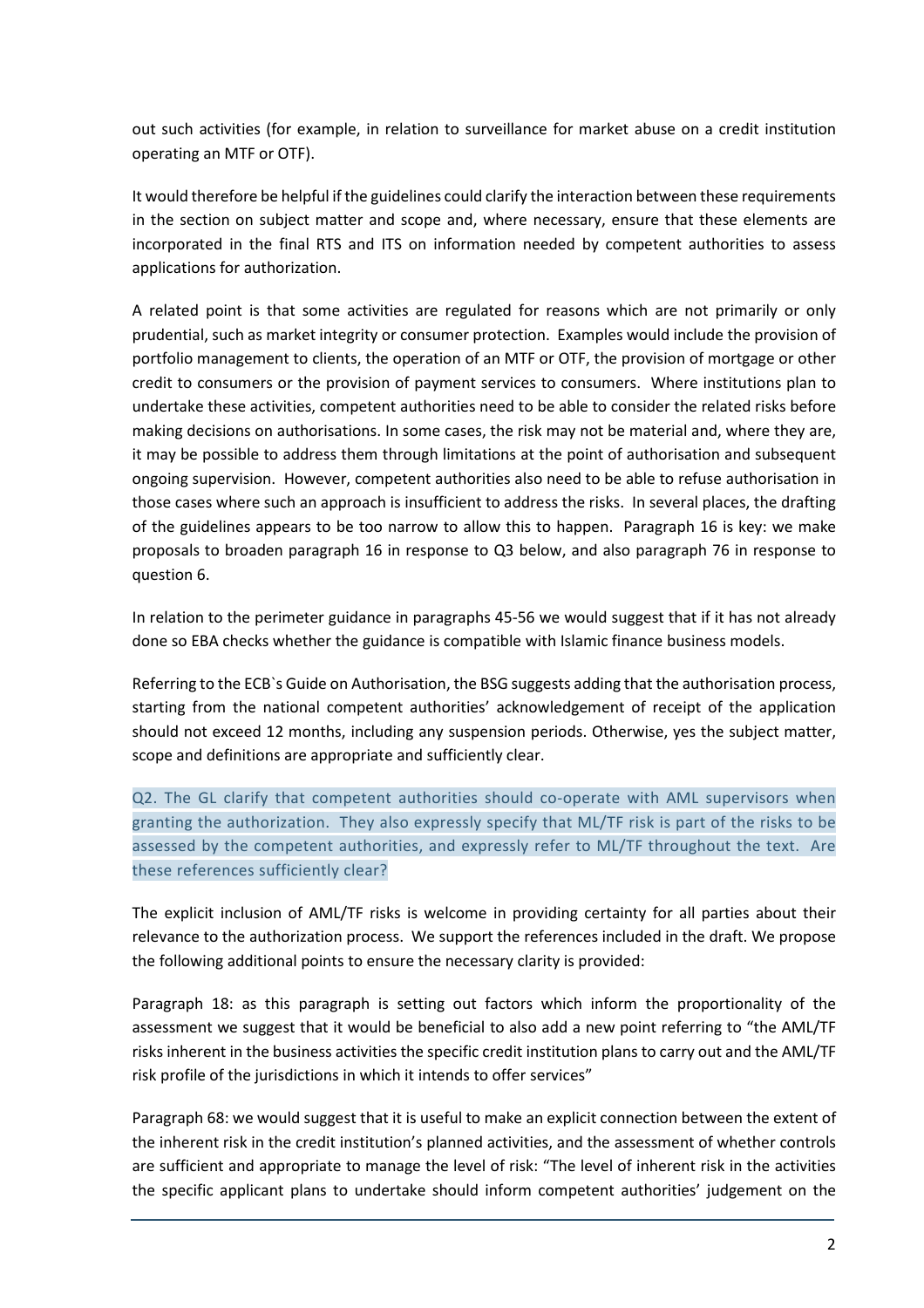proportionality of assessment of related controls and the adequacy of such controls in accordance with paragraphs 175-177."

There are also AML/TF dimensions to some of our other comments which are included in answers to the other consultation questions.

Q3. Are the requirements and limits to impose conditions precedents, obligations subsequent and restrictions sufficiently clear?

Paragraph 16 is extremely restrictive as it limits the scope for refusing authorization to prudential concerns while licensing as a credit institution may enable the firm to carry out activities subject to regulation primarily for market integrity or investor/consumer protection reasons. We understand and agree that the reasons for refusal should not be arbitrary or protectionist and that consistency is important. However, paragraph 16 risks leaving competent authorities open to challenge for refusing to authorize a credit institution which, for example, appears to have a business model which depends on highly irresponsible consumer lending practices. Similarly, a credit institution may have a business model which significantly depends on activity which is high-risk from an AML perspective without demonstrating any convincing plans or resources for managing the risk. We consider that in both cases competent authorities should have scope to refuse the authorization. We would ask EBA to consider a formulation which takes account of the potential for refusal to be grounded in market integrity, consumer or investor protection concerns relevant to the proposed plan of operation of the applicant credit institution.

Paragraphs 17 and following refer to the principle of proportionality. The BSG asks the EBA to examine introducing a fast-track procedure for applicant credit institution belonging to a group which is subject to the consolidated supervision of a competent authority. The concept of a fast-track procedure was introduced in the EBA`s report on significant risk transfer in securitisation and can contribute to competitiveness of the European financial market whilst benefitting from the deep knowledge of the group by the consolidating supervisor.

Paragraphs 30-31: these paragraphs should state clearly that if an authority is not assessing the likelihood that the credit institution will be able to comply with the requirements in relation to activities which are substantively regulated under other legislation, notably MiFID II, the Consumer Credit Directive, Mortgage Credit Directive and Payment Services Directive, the credit institution's activities should be limited until such time as a further request is made and consideration given to it. (See also comments on paragraph 44)

Paragraph 32 suggest replacing "despite not being legally binding" with "even where not legally binding" because some of the matters signalled by competent authorities may relate to aspects of the firm's legal obligations which were not capable of being fully evidenced at authorization.

Q4. To ensure the sound and prudent management of the credit institution, all activities likely to impact on the prudential treatment of the applicant credit institution should be assessed by the competent authority. Is this concept sufficiently clear with regard to applicants carrying on activities in addition to banking and financial activities?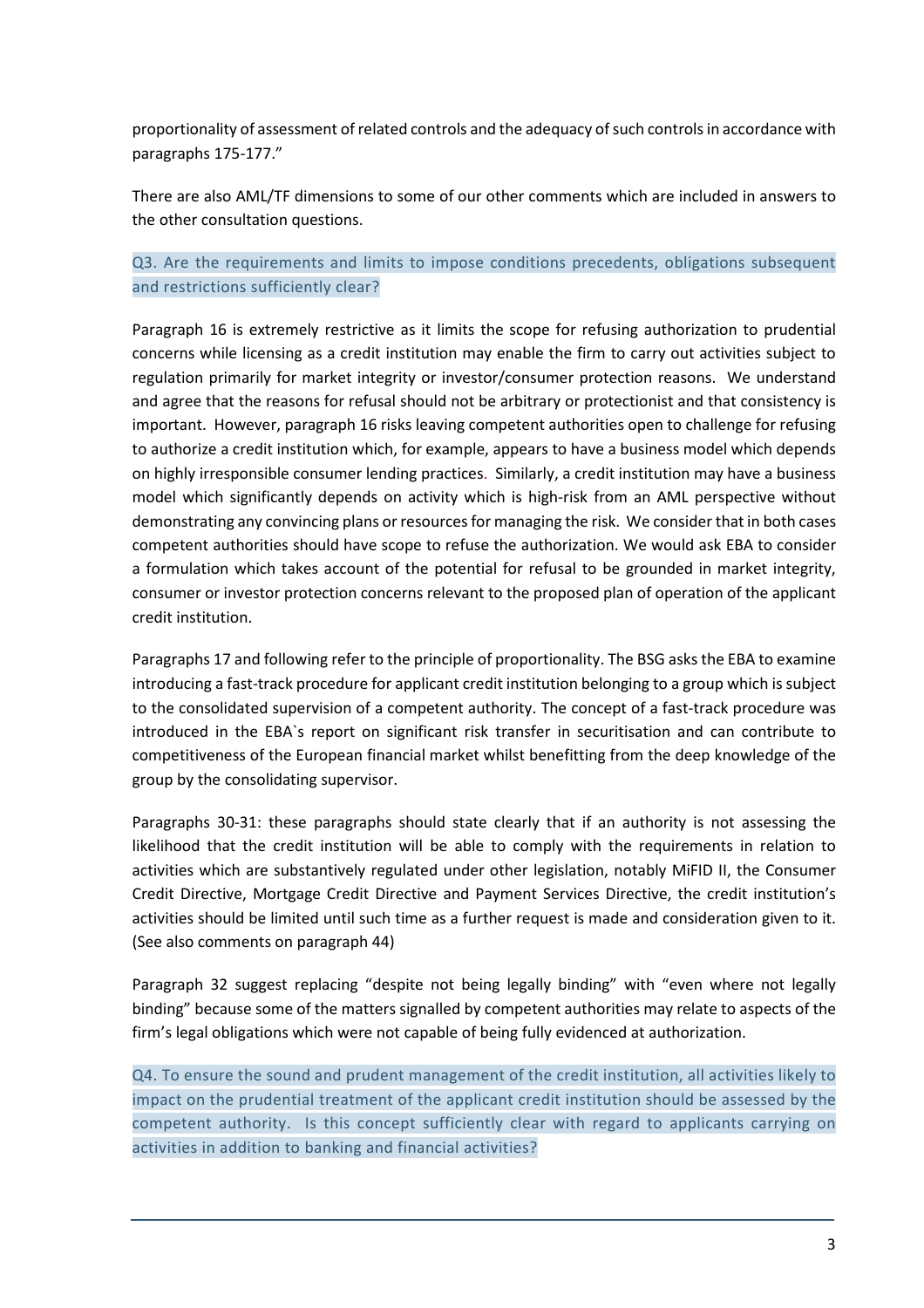Paragraph 44 needs to be clearer about how those financial activities which are listed in Annex 1 CRD but substantively regulated by EU directives and regulations other than CRR/CRD will be reflected in the decision on whether to authorise the applicant (see also comments on paragraphs 30-31).

Q5: Is the approach towards the assessment of the application submitted by undertakings meeting one of the conditions in n. (i)-(iii) of letter 1(b) of Article 4(1) of the CRR appropriate and sufficiently clear?

Yes.

Q6: Are the main focus areas, the level of granularity and specific technical aspects of the business plan assessment appropriate and sufficiently clear?

We suggest that the scope of paragraph 67 is broadened to allow for other regulatory objectives to be considered, given that as discussed above depending on its intended programme of activities an authorised credit institution will need to be able to meet other regulatory requirements for market integrity and consumer protection purposes, as follows: "… and its capacity to comply with prudential requirements, and where relevant market integrity and consumer protection requirements, within the planning horizon."

See also comment on paragraph 68 in response to question 2.

The BSG acknowledges the importance of an initial business model assessment before an authorization is granted. However, this should first consider the – targeted - scope of Art. 10 CRD which only and specifically requires a submission of programme of operations setting out the types of business envisaged and structural organisation of the credit institution. Furthermore, it shall respect economic management decisions. As Art 11 CRD states: "Member States shall not require the application for authorization to be examined in terms of the economic needs of the market." The assessment of the viability of the business model is ultimately connected to the assessment of the market need for products and services. The BSG suggests reviewing Paras 72 or 88 in light of the above.

Q7: Are the elements for the determination of capital at authorization and the determination of the amount to be paid-up at the moment of the authorization sufficiently clear?

Yes, these elements are sufficiently clear.

Q8 The approach taken by these Guidelines as regards the CAM for the internal governance is to directly indicate the minimum main elements and aspects required for the assessment based on the requirements laid out in the relevant EU regulatory acts. This selective approach, however, is without prejudice to the application by the competent authorities of additional parts of the various EBA Guidelines which may be relevant for the assessment of the applicant's internal governance. Is this approach sufficiently clear?

No, we do not consider that this approach is sufficiently clear and that paragraph 128 could helpfully be further clarified. This relates in part to the fact that depending on the planned programme of activities, key aspects of the control and governance framework relate to matters regulated under legislation other than the CRD may be relevant. Consideration may need to be given, for example, to whether relevant parts of MiFID II and associated ESMA Guidelines need to be referenced.